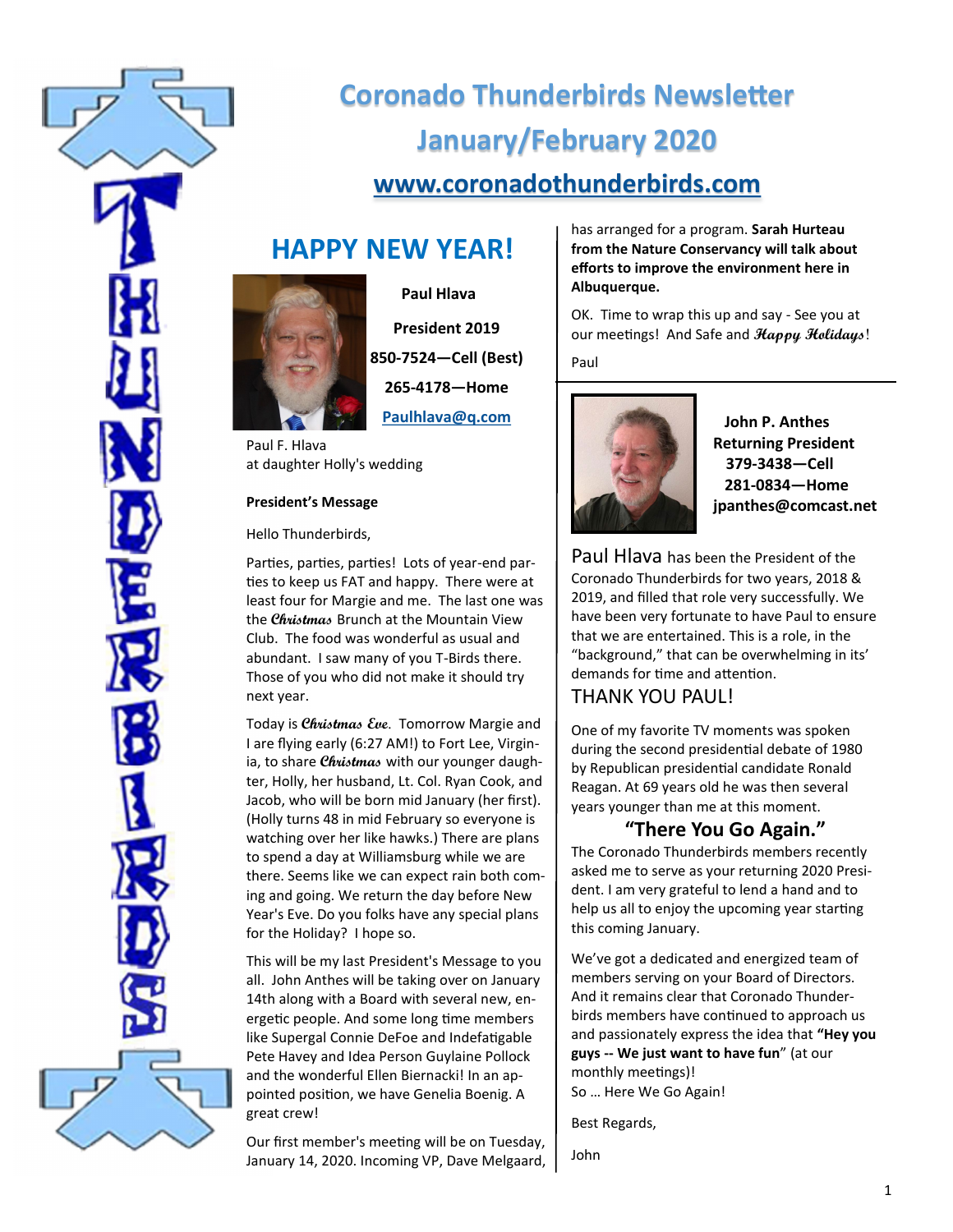#### **General Meeting Programs**

Remember, the General Meeting is at the KAFB Mountain View Club, the second Tuesday of the month, in the Manzano Room. Social time begins at 11:00 am. You may buy a meal for only \$10.00. A Business Meeting is held at Noon, and after that, we have the program.

**Program, Tuesday, January 14th:** Sarah Hurteau will be speaking on her efforts to improve the environment here in Albuquerque as part of the Nature Conservancy.



Ms. Hurteau earned a Bachelor's Degree in Wildlife, Fish and Conservation Biology and a Masters in Environmental Science and Policy. She has focused on forest restoration on avian populations. She was also a consultant for land management and infrastructure in the Southwest. She is currently working to redefine how natural systems and urban communities interact to help Albuquerque become prosperous and environmentally sound. The increased temperature in Albuquerque compared to the open space is a focus of her work. She and her husband spend time biking, traveling, and testing techniques of water and energy conservation in their home. She is involved with the city government, making a significant contribution toward improving our city. She also has a wealth of information on what plants will thrive here in the city, so bring your questions.

**Program, Tuesday, February 11th:** Dr. Dale C. Alverson, MD, FATA, FAAP, will be speaking on telemedicine.



Dr. Alverson is Professor Emeritus and Regents' Professor at the University of New Mexico, where he is the Medical Director of

the Center for Telehealth involved in the planning, implementation, research and evaluation of Telemedicine systems for New Mexico, as well as nationally and internationally. He is also the Chief Medical Information Officer at LCF Research and the New Mexico Health Information Collaborative, assisting in their efforts to address the development and meaningful use of health information exchange, adoption of electronic health records, and integration with telemedicine. He is a Past President of the American Telemedicine Association. He is involved in collaborative international programs to advance Telehealth and e-Health globally.

#### **2020 Board of Directors to be Installed in January**

**President**—John Anthes **Vice President/Programs**—Dave Melgaard **Treasurer**—Alice Kilgo **Secretary**—Guylaine Pollock **Entertainment**—Ellen Biernacki **Membership**—Pete Havey, Sr.

**Publicity/Newsletter**—Connie DeFoe **Calling Committee**— Eric Moss **Past President**—Paul Hlava **Awards** (appointed position) - Genelia Boenig **Travel SIG—OPEN**

#### **Thank You, Outgoing Board Members**

The Board wishes to recognize our outgoing Treasurer, Lionel Holguin, for his years of service. Lionel also served as Vice President/Programs. Lionel has been trustworthy, prompt, and steadfast; has shown great leadership; and has kept track of the Club's dollars and cents with a professional approach.

We also thank Ken Deller for his Club knowledge and service and Pam Miller for her service.

#### **Entertainment**

#### **Popejoy Hall—2019/2020 Season**

(To get the Popejoy group rates, we need a minimum of 10 people going to a show.)

- The Peking Acrobats Sun, Jan 12, 2020, 3:00 pm Ballet Folclorico Nacinal de Mexico de Silvia Lozano — Fri, Jan 17, 2020, 7:30 pm
- Cirque Mechanics in 42FT—A Menagerie of Mechanical Marvels — Fri, Jan 31, 2020, 7:30 pm
- The Book of Mormon  $-$  Back By Popular Demand  $-$  Tue, Feb 4-Sun, Feb 9, 2020, various times
- Mystery Science Theater 3000 Fri, Feb 14, 2020, 7:00 pm
- We've Only Just Begun: Carpenters Remembered Sun, Feb 23, 2020, 3:00 pm
- 1984 Sun, Mar 1, 2020, 3:00 pm
- The Mikado  $-$  Thu, Mar 5, 2020, 7:30 pm  $\bullet$  Pilobolus  $-$ Sat, Mar 7, 2020, 8:00 pm
- Michael Londra and The Celtic Fire Sun, Mar 8, 2020, 3:00 pm
- Jimmy Buffet's Escape to Margaritaville Thu, Mar 12- Sun, Mar 15, 2020, various times
- The Tap Pack  $-$  Fri, Mar 20, 2020, 7:30 pm
- Broadway Princess Party Sun, Mar 22, 2020, 3:00 pm
- Bollywood Boulevard—A Journey Through Hindi Cinema LIVE — Fri, Mar 27, 2020, 7:30 pm
- Killer Queen Sat, Mar 28, 2020, 8:00 pm
- Drum Tao 2020 Fri, Apr 3, 2020, 7:30 pm
- The Play That Goes Wrong Thu, Apr 16-Sun, Apr 19, 2020, various times
- Canadian Brass Sun, May 3, 2020, 3:00 pm
- Come From Away Tue, Jun 9-Sun, Jun 14, 2020, various times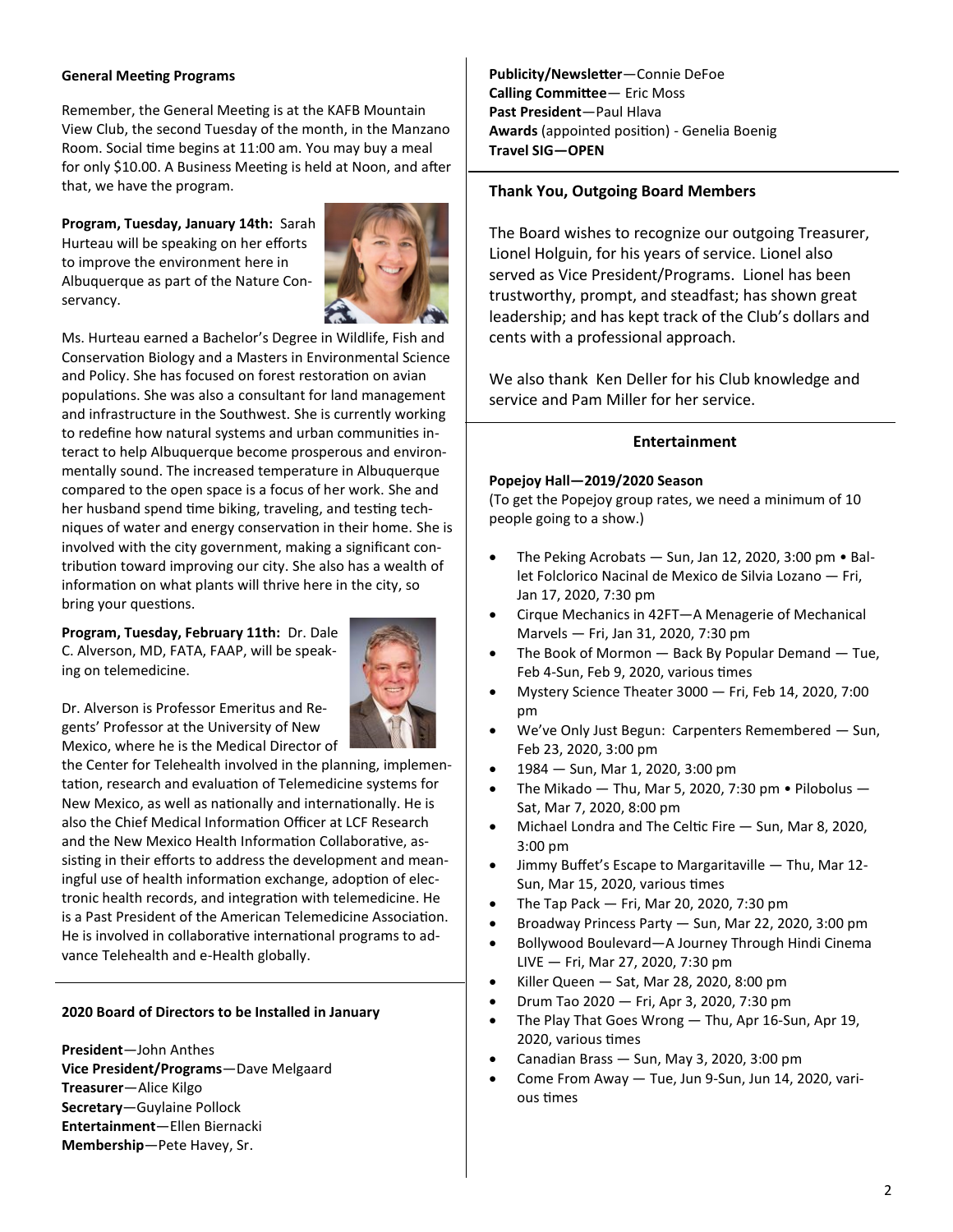#### **Albuquerque Little Theatre—90th Season**

- Agatha Christie's Murder on the Orient Express January 24-February 9, 2020
- Disney's Beauty and the Beast March 6-29, 2020
- The Odd Couple April 17-May 3, 2020
- The Music Man May 29-June 21, 2020

#### **Adobe Theater**

- Ken Ludwig's Leading Ladies January 17-February 9, 2020
- Doubt February 21-March 15, 2020
- Bridges of Madison County (The Musical) April 3-April 26, 2020
- Arms and the Man May 15-June 7, 2020
- 20th Century Blues June 26-July 19, 2020
- Trevor August 7-August 30, 2020
- Songs for a New World September 10-September 27, 2020
- The Hollow October 16-November 8, 2020
- Calendar Girls November 27-December 20, 2020

**From the Kirtland Air Force Base App** - "Eubank Gate Security Improvement Project - Kirtland Air Force Base (KAFB) has begun a construction project at the Eubank gate to address security concerns and provide access to the new NNSA Albuquerque Complex.

For the latest information on this project, you can access https://www.kirtland.af.mil/Eubank-Gate-Construction-Project/. Impacts to commuters are not anticipated until after the first of the year. Impacts may include reconfigured inbound and outbound lanes, road construction delays, and possibly gate closure if necessary. Construction updates may be shared among multiple platforms like this website, the Kirtland Air Force Base App, and email. People can download the free Kirtland Air Force Base App to receive notifications via smart phones at the Apple Store and Google Play Store. We will try to keep you updated with information as we hear about it and as it affects access to the Base for Coronado Thunderbird activities. There will be KAFB informational meetings in January 2020.



**Pete Havey, Sr. Membership 2019 268-6816** 

It's time to pay your 2020 dues, and they must be paid by the end of January 2020.

If your Base pass is expiring soon, contact our Membership Chair for the latest Base pass request form. It does take a little time for your MVC Club membership to be confirmed, and then it takes 10—14 days to get a new badge made. Also, please keep Pete updated with your current address, phone number, and email address.

Want to purchase a Coronado Thunderbirds name badge? You have two choices where you may buy one:

1. KA-MO Engravers (Mike Holly), 5001 Douglas McArthur NE, 87110, phone 883-4963, email is KAMONM@aol.com. Mike's shop is at his home, so please do not call before 10:00am. His price is \$5.00 for a badge with safety pin clasp. A badge with a magnetic holder is \$7.00. His turnaround time is usually around 1 -2 weeks.

2. Awards, Etc., 904 Juan Tabo NE, 87112, phone 292-3337, email is linda@nmawards.com. Her price is \$6.41 for a badge with a magnetic back. Her turnaround time is usually three days.

#### **Mountain View Club Activities for January 2020**

#### **The UpNext Magazine has been renamed THE BLAST**

**STARTING MONDAY, JANUARY 13, 2020 — LUNCH WIL BE SERVED AT THE MOUNTAIN VIEW CLUB, Monday-Thursday, 11:00 am to 1:30 pm.** Daily Soup & Salad Bar, Daily Buffet Specials, & Limited Order Menu. *Soups—2 options available daily*: French Onion, Minestrone, Tomato, Chicken Noodle, Black Bean, Cream of Broccoli, Vegetable Beef, New England Clam Chowder, & Tortilla; *Salad Bar —* Iceberg, Romaine/Spinach Blend, Bell Peppers, Red Onions, Chopped Boiled Eggs, Tomatoes, Shredded Cheese, Black Olive Slices, Mushroom Slices, Broccoli Florets, Croutons, with dressings of Italian, Ranch, Vinaigrette, & Bleu Cheese; *Daily Buffet Specials —* Monday—Mexican/Fajitas, Tuesday—Mediterranean, Wednesday—Stir Fry, Thursday— Pasta, Daily—BBQ & Potatoes; *Limited Menu —* Chicken Nuggets, Reuben with Dill Pickle Spear, Signature Burger, Turkey Club (sandwich, wrap, or panini), Roast Beef (sandwich, wrap, or panini) served with fries, chips or Cole slaw. **Club Members: \$9.95; Non-Members: \$10.95.**

**Kids BINGO — Friday, January 17th**—Dinner at 5:30 pm, BINGO at 6:00 pm. Additional cards just \$1.00. **Club Members—\$8.50; Non-members—\$10.50.** Additional cards are \$1.00 each. Kids 12 & under play for free with chances to win door prizes! There will be 5-round BINGO—5 chances to win! Complimentary buffet for kids ages 12 and under. Adults can enjoy Relativity Bar + Grille menu items at regular price. Open to all DOD ID holders.